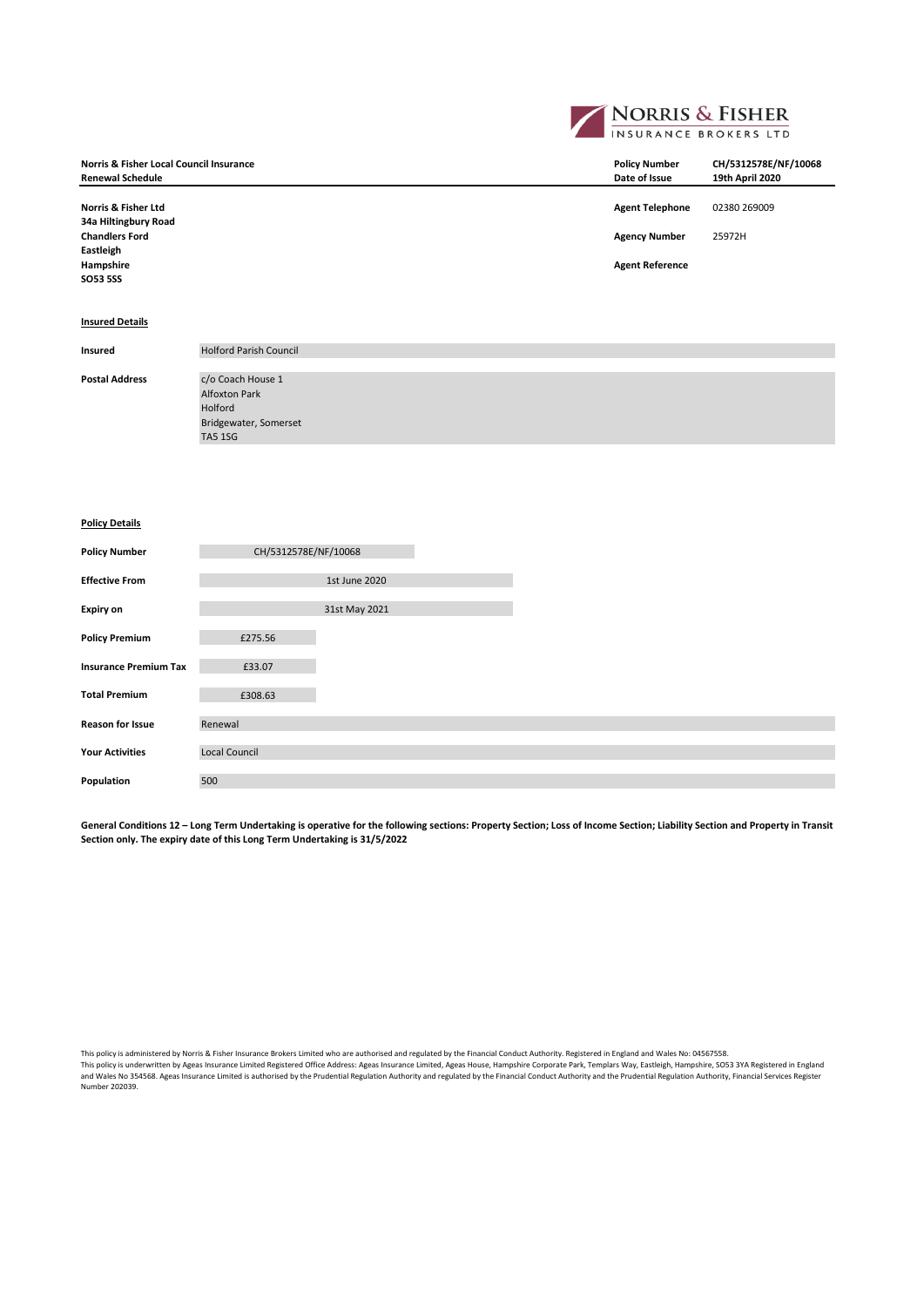**Norris & Fisher Local Council Insurance Policy Number CH/5312578E/NF/10068**  $Renewal Schedule$ 



## **Important Notice**

**You have a duty to make a fair presentation of all material and relevant facts to us. Providing us with inaccurate information or failing to tell us of anything which may increase the risk may invalidate this policy or lead to claims not being paid or being paid in part only.**

**This policy does not cover maintenance of your property. That means we will not cover the cost of wear and tear or routine maintenance. We expect you to properly maintain your property, but the cost of this remains your responsibility. You have a duty to keep your property safe, secure and in good repair, and take all practical steps to avoid loss or damage.** 

**You should also take all reasonable care to prevent accidents, injury or disease. In particular you should:**

- **· keep all work equipment and premises in good and safe condition**
- **· exercise care in the selection and management of employees**
- **· comply with all statutory obligations and regulations.**

**In addition, you should take all reasonable care to prevent the sale or supply of goods which are defective in any way.** 

This policy is administered by Norris & Fisher Insurance Brokers Limited who are authorised and regulated by the Financial Conduct Authority. Registered in England and Wales No: 04567558.<br>This policy is underwritten by Age and Wales No 354568. Ageas Insurance Limited is authorised by the Prudential Regulation Authority and regulated by the Financial Conduct Authority and the Prudential Regulation Authority, Financial Services Register<br>Number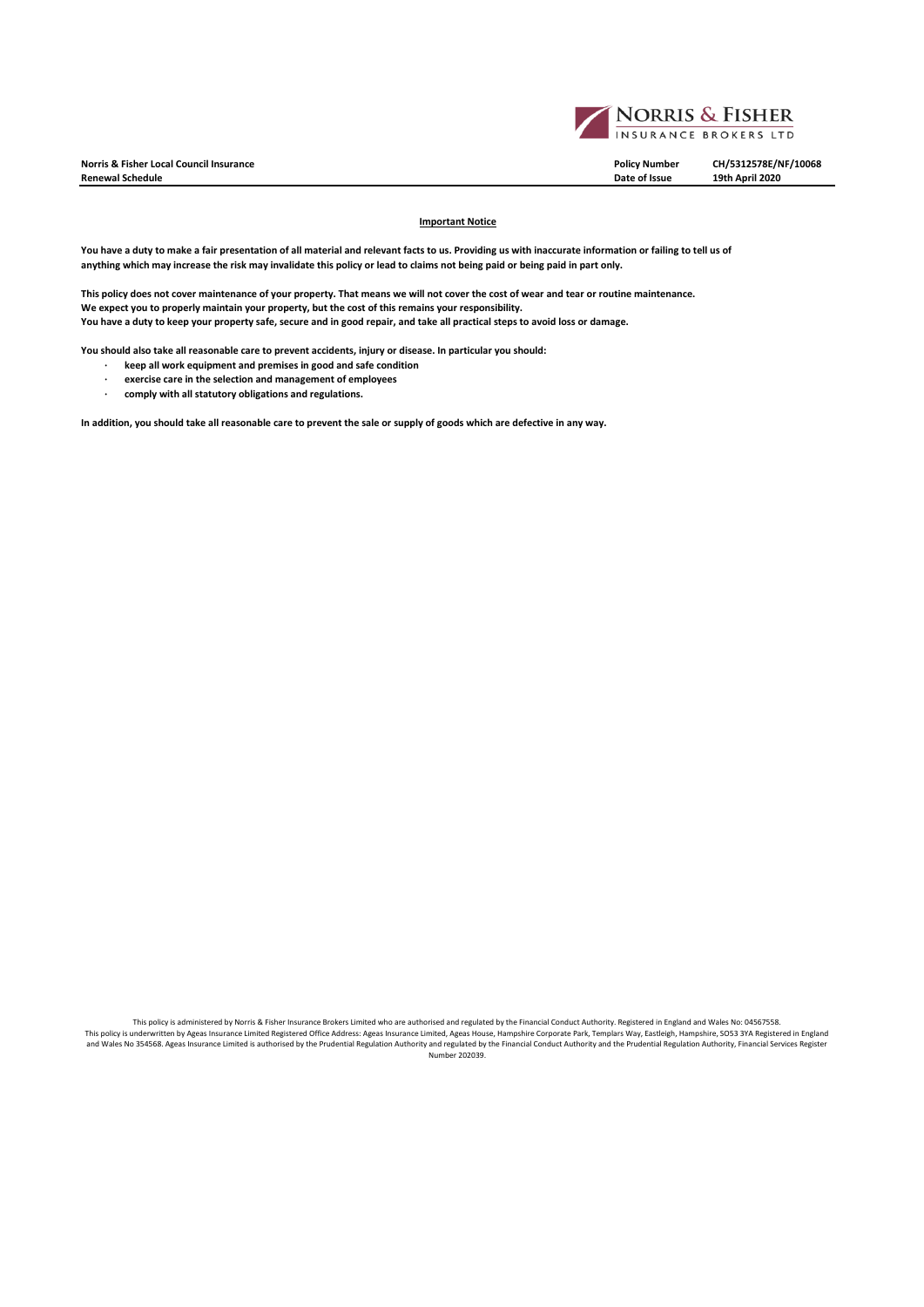**Norris & Fisher Local Council Insurance Policy Number CH/5312578E/NF/10068 Policy Endorsements** 

## **ENDORSEMENTS**

**Endorsements Applicable to the Policy:** NF13 Bona-fide Subcontractors NF22 Privacy Notice NF21 Amendment to Definitions, General Exclusions and Terrorism Extensions

**Free Format Endorsements Applicable to the Policy :** None

This policy is administered by Norris & Fisher Insurance Brokers Limited who are authorised and regulated by the Financial Conduct Authority. Registered in England and Wales No: 04567558.<br>This policy is underwritten by Age and Wales No 354568. Ageas Insurance Limited is authorised by the Prudential Regulation Authority and regulated by the Financial Conduct Authority and the Prudential Regulation Authority, Financial Services Register<br>Number

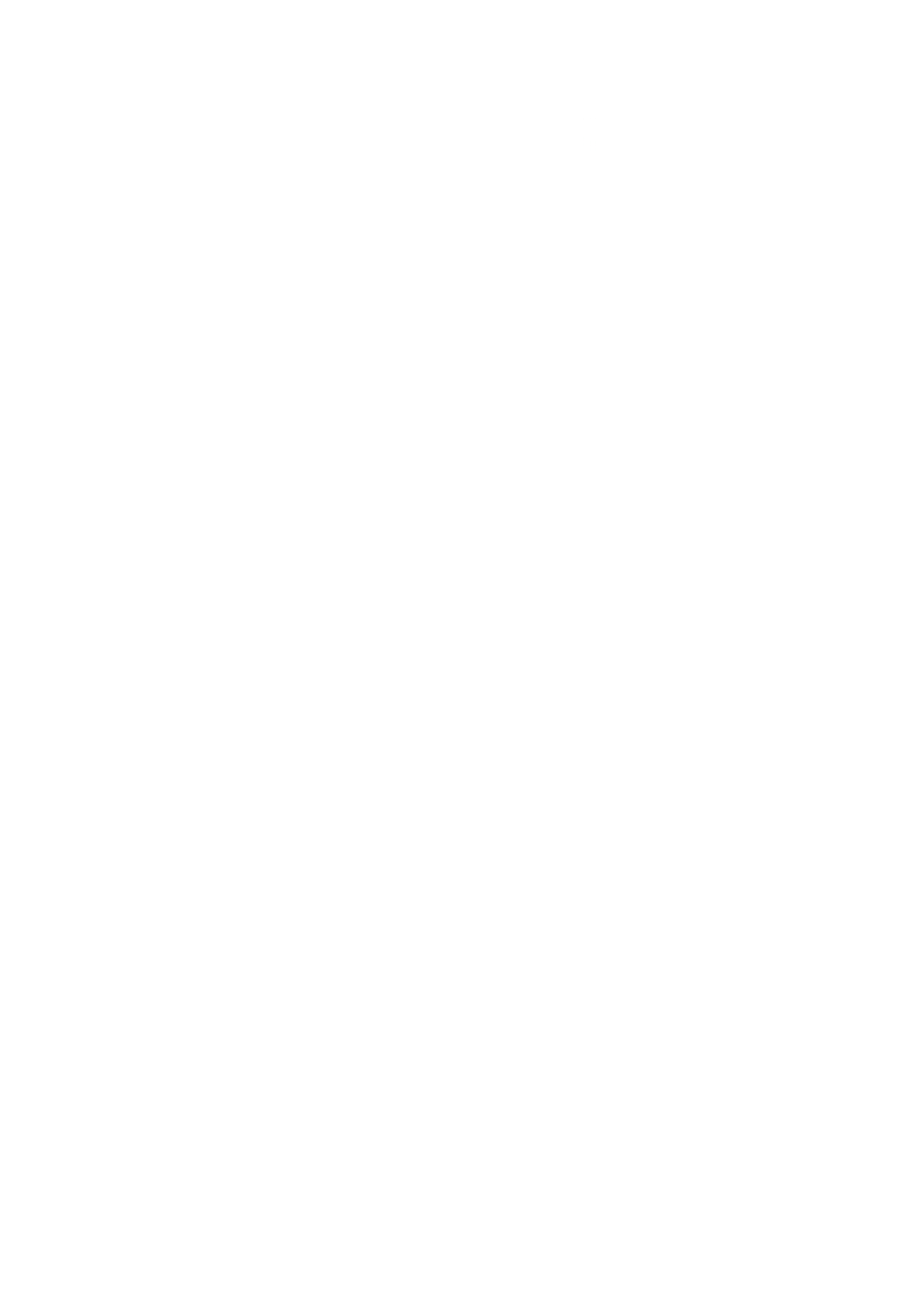



The **premises** for which insurance has been arranged under this **schedule** being:

| Risk Address Line 1        | Coach House 1         |
|----------------------------|-----------------------|
| Risk Address Line 2        | <b>Alfoxton Park</b>  |
| <b>Risk Address Line 3</b> | Holford               |
| <b>Risk Address Line 4</b> | Bridgewater, Somerset |
| <b>Risk Postcode</b>       | <b>TA5 1SG</b>        |
| Occupied As                | Office                |
|                            |                       |

#### **PROPERTY SECTION**

| <b>Sub Section A - Buildings</b> | <b>Not Insured</b>                               |                     |                            |                       |                           |  |
|----------------------------------|--------------------------------------------------|---------------------|----------------------------|-----------------------|---------------------------|--|
|                                  | <b>Basis of Settlement</b>                       | <b>Cover Causes</b> | Day One Uplift             | <b>Declared Value</b> | <b>Total Sums Insured</b> |  |
| <b>Buildings</b>                 | Day One                                          | 1, 2, 3, 4, 5       | 25.0%                      | £0                    | £0                        |  |
| Tenant Improvements              | Day One                                          | 1, 2, 3, 4, 5       | 25.0%                      | £0                    | £0                        |  |
| <b>Sub Section B - Contents</b>  | Insured - see Policy wording for further details |                     |                            |                       |                           |  |
|                                  |                                                  |                     | <b>Basis of Settlement</b> | <b>Cover Causes</b>   | <b>Sums Insured</b>       |  |
| <b>Stock</b>                     |                                                  |                     | Indemnity Only             | 1, 2, 3, 4, 5         | £0                        |  |
| Contents                         |                                                  |                     | Reinstatement              | 1, 2, 3, 4, 5         | £5,182                    |  |

Health and Gym Equipment 1,2,3,4,5  $R$  EQUI EQUIPMENT Reinstatement 1,2,3,4,5  $R$ 0.511  $R$ 0.511  $R$ 0.511  $R$ 0.511  $R$ 0.511  $R$ 0.511  $R$ 0.511  $R$ 0.511  $R$ 0.511  $R$ 0.511  $R$ 0.511  $R$ 0.511  $R$ 0.511  $R$ 0.511  $R$ 0.511  $R$ 0.511 Computer Equipment **Computer Equipment** Computer Equipment Computer Equipment Computer Equipment Computer Equipment **Sub Section C - Glass, Blinds and Signs Insured - see Policy wording for further details Sub Section D - Money Insured - see Policy wording for further details** Sub Section E - Personal Accident (Assault) **Insured - see Policy wording for further details Sub Section F - Specified Property Insured - see Policy wording for further details Sums Insured**<br>£1,036 Portable Computer Equipment Handheld Devices and Tools £0 Regalia  $\bf f$ C and  $\bf f$  and  $\bf f$  and  $\bf f$  and  $\bf f$  and  $\bf f$  and  $\bf f$  and  $\bf f$  and  $\bf f$  and  $\bf f$  and  $\bf f$  and  $\bf f$  and  $\bf f$  and  $\bf f$  and  $\bf f$  and  $\bf f$  and  $\bf f$  and  $\bf f$  and  $\bf f$  and  $\bf f$  and  $\bf f$  and  $\$ Gardening Equipment £0 Health Equipment

All other specified property and the control of the control of the control of the control of the control of the control of the control of the control of the control of the control of the control of the control of the contr

For details of All Other Specified Property please refer to the Continuation Schedule

#### **Sub-Section G – Property in the Open Insured - see Policy wording for further details**

|                                       | <b>Basis of Settlement</b> | <b>Cover Causes</b> | Limit   |
|---------------------------------------|----------------------------|---------------------|---------|
| <b>Street Furniture</b>               | Reinstatement              | 1, 2, 3, 4          | £0      |
| Playground Equipment                  | Reinstatement              | 1, 2, 3, 4          | £0      |
| War Memorials (or Historic Monuments) | Reinstatement              | 1, 2, 3, 4          | £0      |
| <b>BMX or Skateboard Parks</b>        | Reinstatement              | 1, 2, 3, 4          | £0      |
| <b>Artificial Surfaces</b>            | Reinstatement              | 1, 2, 3, 4          | £0      |
| <b>Bus Stops and Shelters</b>         | Reinstatement              | 1, 2, 3, 4          | £0      |
| Dog Pound Stone Structure at TA5 1SG  | Reinstatement              | 1, 2, 3, 4          | £41,616 |
|                                       |                            |                     |         |

## **Sub-Section H - Machinery and Computer Equipment Breakdown Insured - see Policy wording for further details**

|                                                          | Limit      |
|----------------------------------------------------------|------------|
| Computer Equipment Breakdown                             | £100.000   |
| Breakdown of Insured Plant other than Computer Equipment | £1,000,000 |

This policy is administered by Norris & Fisher Insurance Brokers Limited who are authorised and regulated by the Financial Conduct Authority. Registered in England and Wales No: 04567558. This policy is underwritten by Ageas Insurance Limited Registered Office Address: Ageas Insurance Limited, Ageas House, Hampshire Corporate Park, Templars Way, Eastleigh, Hampshire, SO53 3YA Registered in England Equal of

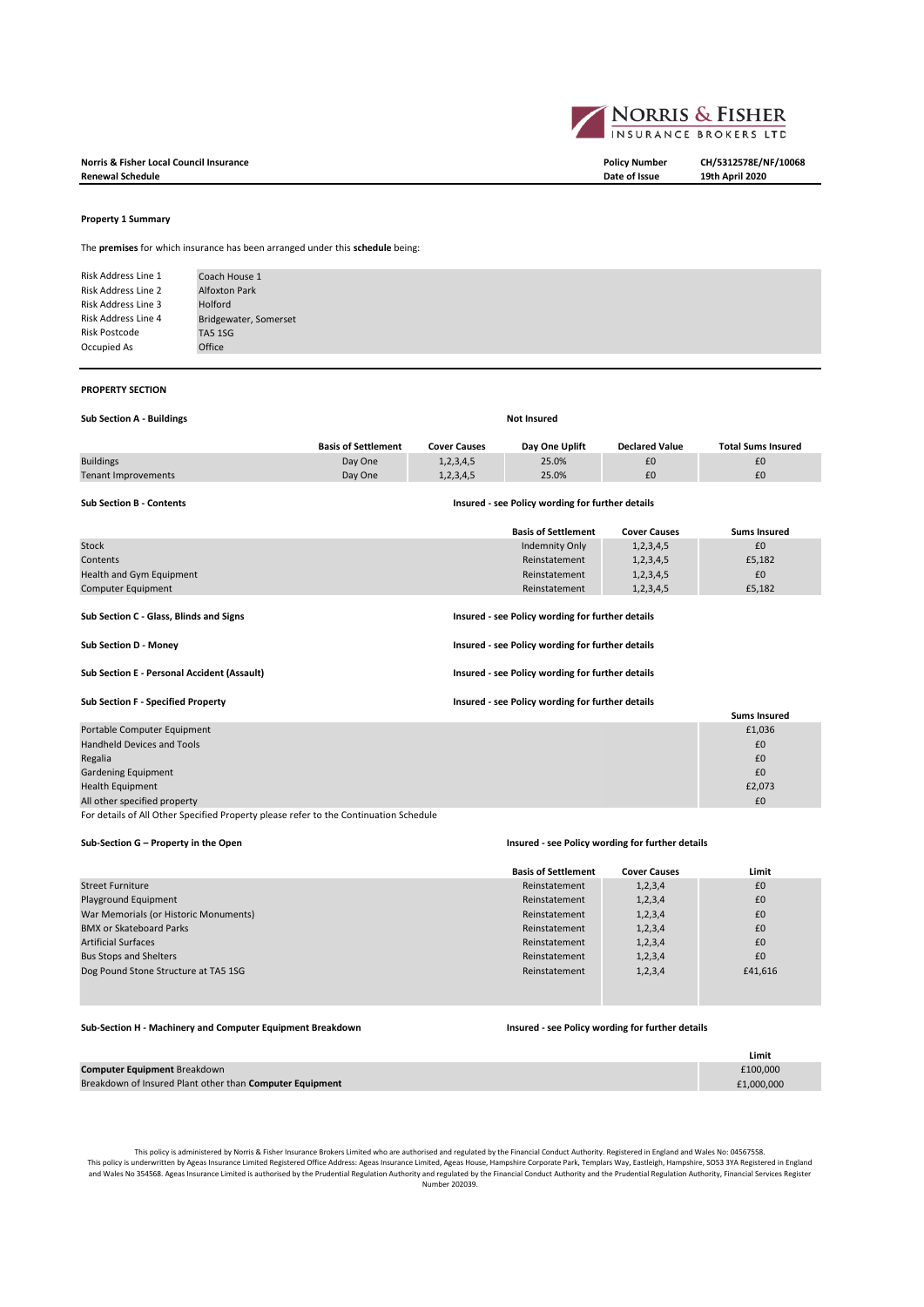

**Norris & Fisher Local Council Insurance Policy Number CH/5312578E/NF/10068**  $Renewal Schedule$ 

**Sub-Section I - Fidelity Guarantee Insured - see Policy wording for further details Limit of Indemnity** Fidelity Guarantee **Terrorism Extension Not Operative Excesses applicable to Property Section for Premises 1** Excess applicable to each and every claim unless specified below: **£250** and the state of the state of the state of the state of the state of the state of the state of the state of the state of the state of the state of th Theft  $\overline{250}$ Storm £250 Flood  $\epsilon$  250  $\epsilon$  250  $\epsilon$  250  $\epsilon$  250  $\epsilon$  250  $\epsilon$  250  $\epsilon$  250  $\epsilon$  250  $\epsilon$  250  $\epsilon$  250  $\epsilon$  250  $\epsilon$  250  $\epsilon$  250  $\epsilon$  250  $\epsilon$  250  $\epsilon$  250  $\epsilon$  250  $\epsilon$  250  $\epsilon$  250  $\epsilon$  250  $\epsilon$  250  $\epsilon$  250  $\epsilon$  250  $\epsilon$  250 Glass, Blinds & Signs **£50**<br>Subsidence **£1,000** Subsidence **£1,000** Subsidence **£1,000** Subsidence **£1,000** Subsidence **£1,000** Subsidence  $\epsilon_{1,000}$ Money  $\epsilon$  . The contract of the contract of the contract of the contract of the contract of the contract of the contract of the contract of the contract of the contract of the contract of the contract of the contract of

Fidelity Guarantee £250

**Any alteration to the above excesses are detailed in the attached endorsements.**

**Where a claim is made under more than one section for the same event and at the same location, only the higher excess will be applied.**

## **ENDORSEMENTS**

**Endorsements Applicable to Premises 1:** None

**Free Format Endorsements Applicable to Premises 1:** None

This policy is administered by Norris & Fisher Insurance Brokers Limited who are authorised and regulated by the Financial Conduct Authority. Registered in England and Wales No: 04567558. This policy is underwritten by Ageas Insurance Limited Registered Office Address: Ageas Insurance Limited, Ageas House, Hampshire Corporate Park, Templars Way, Eastleigh, Hampshire, SO53 3YA Registered in England (Incland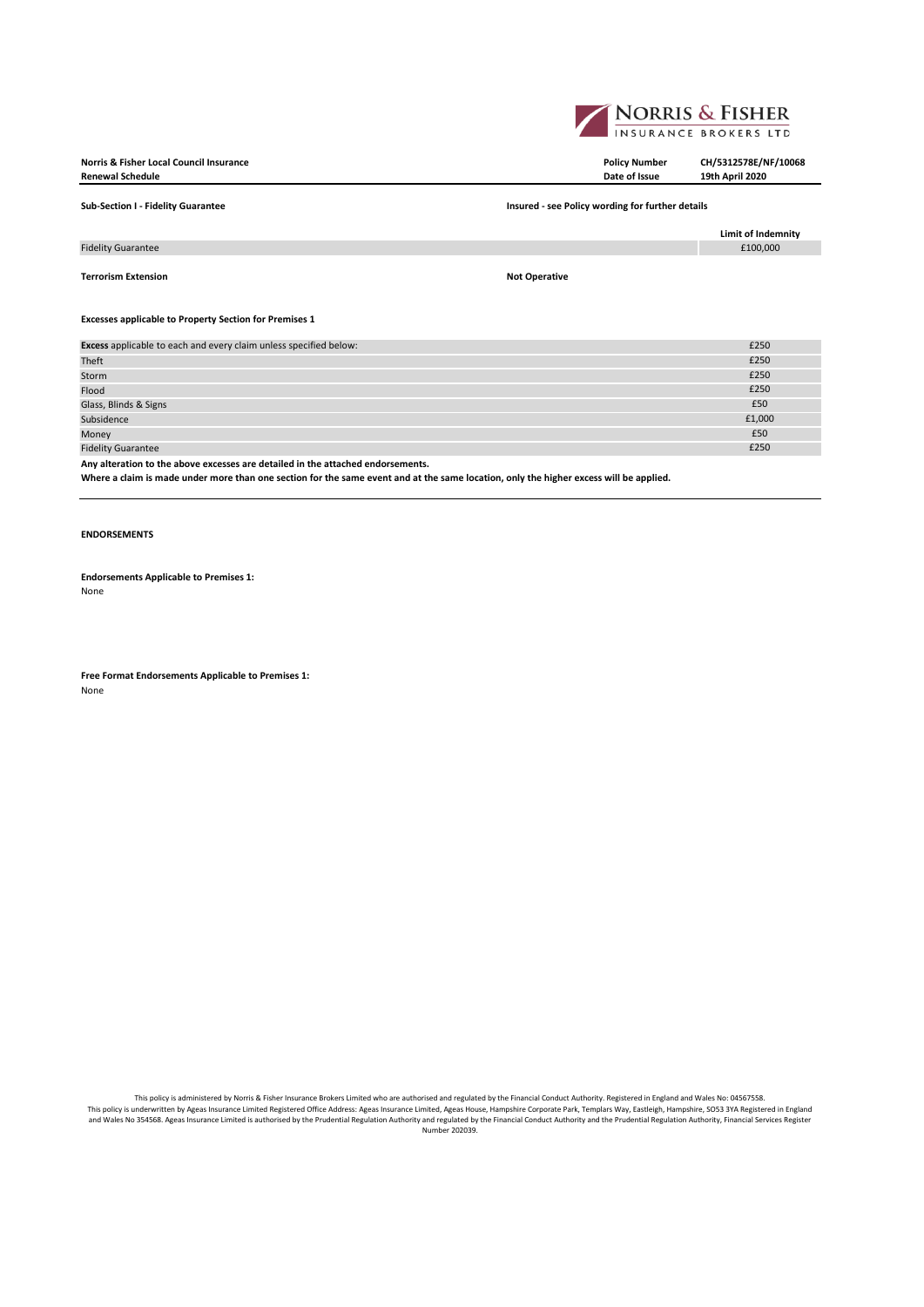**Norris & Fisher Local Council Insurance Policy Number CH/5312578E/NF/10068**  $Renewal **Scheduling**$ 

### **Property 2 Summary**

The **premises** for which insurance has been arranged under this **schedule** being:

Risk Address Line 1 Risk Address Line 2 Risk Address Line 3 Risk Address Line 4 Risk Postcode Occupied As Village Hall Holford & District Village Hall Holford Bridgewater TA5 1SD

### **PROPERTY SECTION**

**Sub Section A - Buildings Not Insured** 

|                             | <b>Basis of Settlement</b> | Cover Causes | Day One Uplift | <b>Declared Value</b> | <b>Total Sums Insured</b> |
|-----------------------------|----------------------------|--------------|----------------|-----------------------|---------------------------|
| <b>Buildings</b>            | Day One                    | 1,2,3,4,5    | 25.0%          | £0                    |                           |
| <b>Tenants Improvements</b> | Day One                    | 1,2,3,4,5    | 25.0%          |                       | £0                        |

**Sub Section B - Contents Insured - see Policy wording for further details**

|                                                            | <b>Basis of Settlement</b>                       | <b>Cover Causes</b> | <b>Sums Insured</b>       |  |
|------------------------------------------------------------|--------------------------------------------------|---------------------|---------------------------|--|
| <b>Stock</b>                                               | <b>Indemnity Only</b>                            | 1, 2, 3, 4, 5       | £500                      |  |
| <b>Contents</b>                                            | Reinstatement                                    | 1,2,3,4,5           | £0                        |  |
| <b>Health and Gym Equipment</b>                            | Reinstatement                                    | 1,2,3,4,5           | £0                        |  |
| <b>Computer Equipment</b>                                  | Reinstatement                                    | 1,2,3,4,5           | £0                        |  |
| Sub Section C - Glass, Blinds and Signs                    | Insured - see Policy wording for further details |                     |                           |  |
| Sub Section D - Money                                      | Insured - see Policy wording for further details |                     |                           |  |
| <b>Sub Section E - Personal Accident (Assault)</b>         | Insured - see Policy wording for further details |                     |                           |  |
| <b>Sub Section F - Specified Property</b>                  | Insured - see Policy wording for further details |                     |                           |  |
| Sub-Section G - Property in the Open                       | Insured - see Policy wording for further details |                     |                           |  |
| Sub-Section H - Machinery and Computer Equipment Breakdown | Insured - see Policy wording for further details |                     |                           |  |
|                                                            |                                                  |                     | Limit                     |  |
| <b>Computer Equipment Breakdown</b>                        |                                                  |                     | £100,000                  |  |
| Breakdown of Insured Plant other than Computer Equipment   |                                                  |                     | £1,000,000                |  |
| Sub-Section I - Fidelity Guarantee                         | Insured - see Policy wording for further details |                     |                           |  |
|                                                            |                                                  |                     | <b>Limit of Indemnity</b> |  |
| <b>Fidelity Guarantee</b>                                  |                                                  |                     | £100,000                  |  |

**Terrorism Extension Not Operative**

This policy is administered by Norris & Fisher Insurance Brokers Limited who are authorised and regulated by the Financial Conduct Authority. Registered in England and Wales No: 04567558.<br>This policy is underwritten by Age Number 202039.

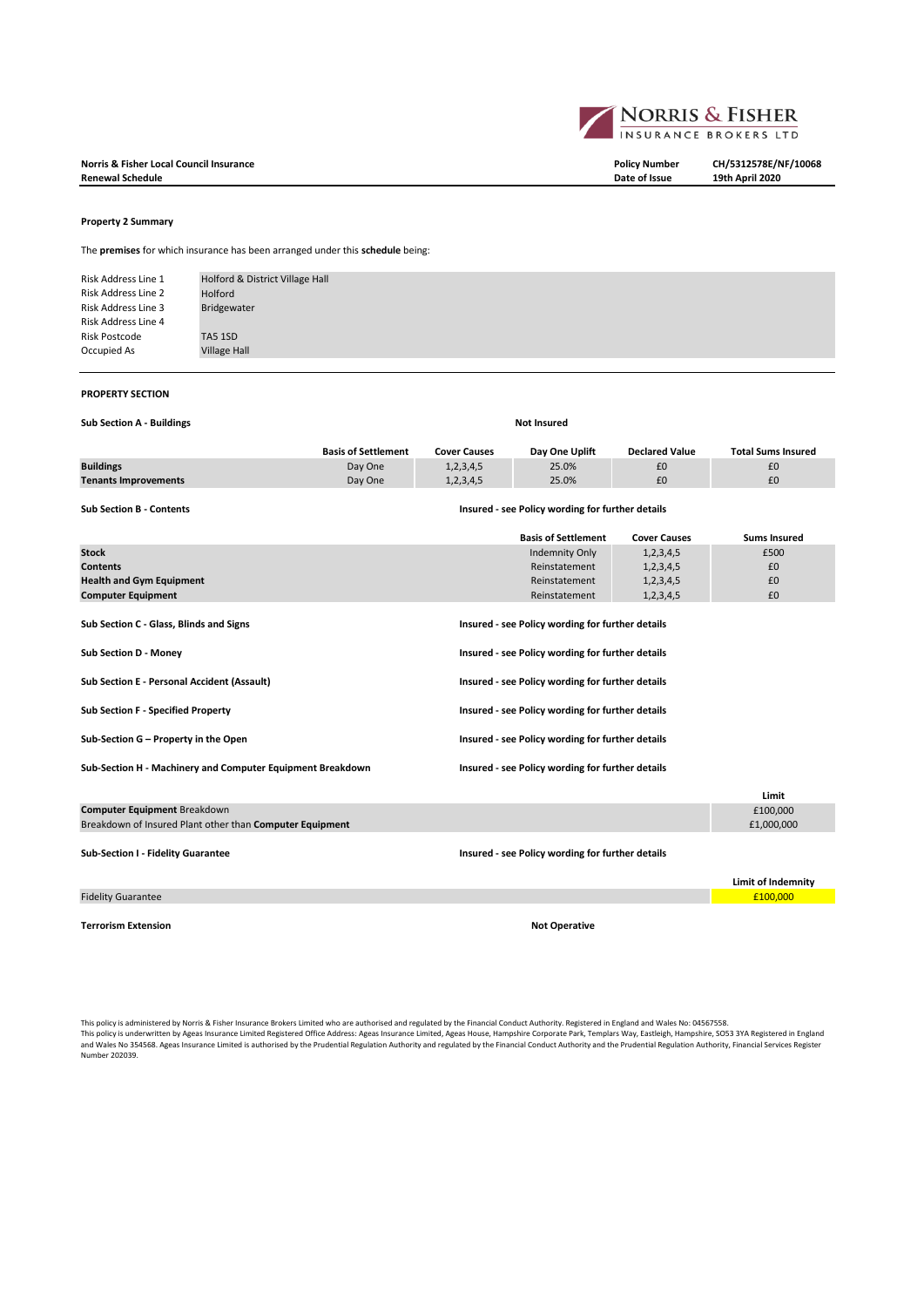## **Norris & Fisher Local Council Insurance Policy Number CH/5312578E/NF/10068**  $Renewal Schedule$



**Excesses applicable to Property Section for Premises 2**

| Excess applicable to each and every claim unless specified below:               | £250   |
|---------------------------------------------------------------------------------|--------|
| Theft                                                                           | £250   |
| Storm                                                                           | £250   |
| Flood                                                                           | £250   |
| Glass, Blinds & Signs                                                           | £50    |
| Subsidence                                                                      | £1,000 |
| Money                                                                           | £50    |
| <b>Fidelity Guarantee</b>                                                       | £250   |
| Any alteration to the above excesses are detailed in the attached endorsements. |        |

**Where a claim is made under more than one section for the same event and at the same location, only the higher excess will be applied.**

# **ENDORSEMENTS**

**Endorsements Applicable to Premises 2:** None

**Free Format Endorsements Applicable to Premises 2:** None

This policy is administered by Norris & Fisher Insurance Brokers Limited who are authorised and regulated by the Financial Conduct Authority. Registered in England and Wales No: 04567558. This policy is underwritten by Ageas Insurance Limited Registered Office Address: Ageas Insurance Limited, Ageas House, Hampshire Corporate Park, Templars Way, Eastleigh, Hampshire, SO53 3YA Registered in England<br>and Wales Number 202039.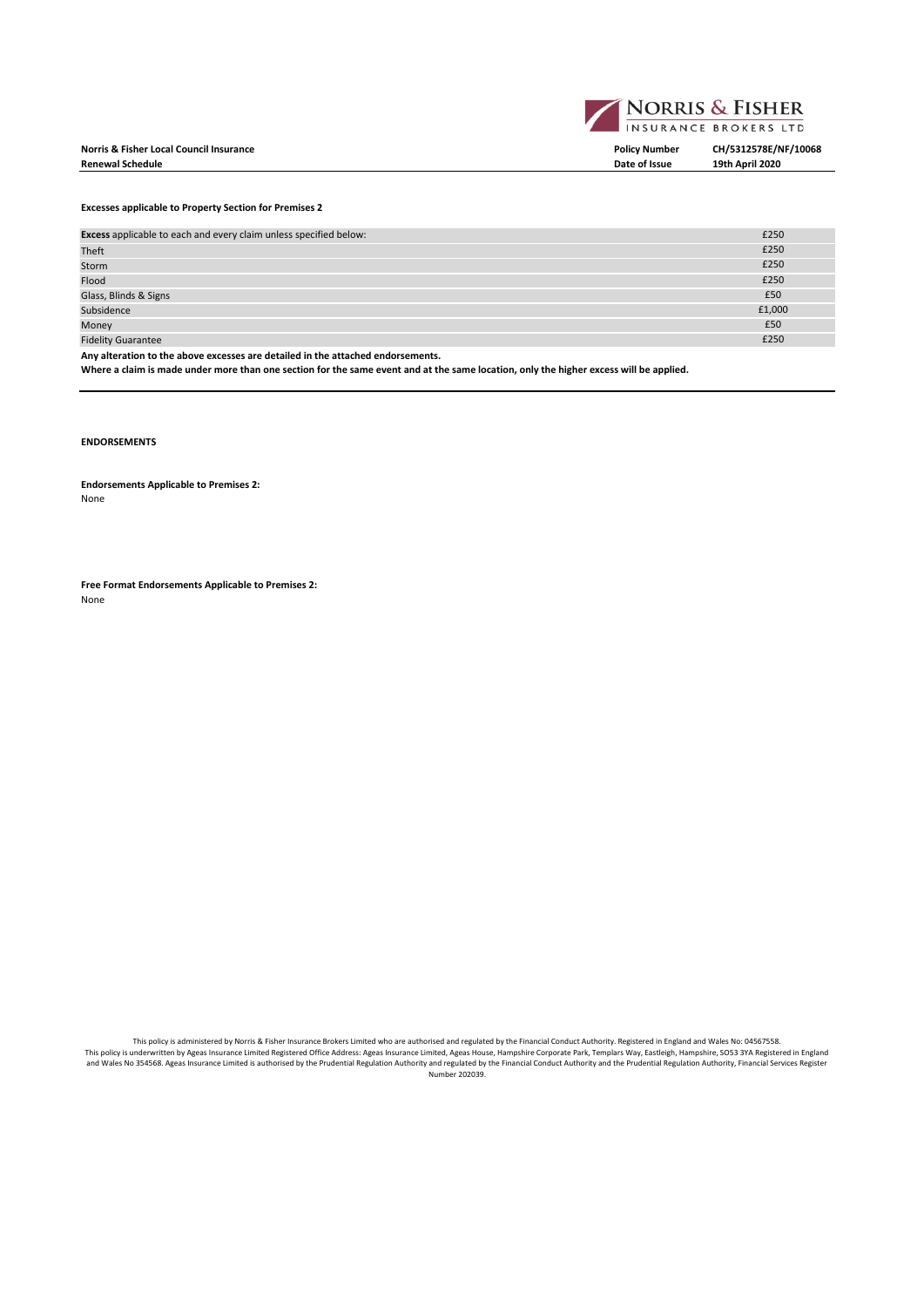

## **LOSS OF INCOME SECTION**

**Sub Section A – Loss of Income Policy wording For Fundal Policy wording For Fundal Policy wording for Fundal Policy wording Fundal Policy wording Fundal Policy wording Fundal Policy wording Fundal Policy wording Fundal Po** 

| Insured - see Policy wording for further details |  |  |  |  |  |
|--------------------------------------------------|--|--|--|--|--|
|--------------------------------------------------|--|--|--|--|--|

|                                    | Maximum             |                         |                     |
|------------------------------------|---------------------|-------------------------|---------------------|
|                                    | <b>Cover Causes</b> | <b>Indemnity Period</b> | <b>Sums Insured</b> |
| Income                             | 1,2,3,4,5           | 12 months               | £6,500              |
| <b>Increase in Cost of Working</b> | 1,2,3,4,5           | 12 months               | £0                  |
| <b>Rent Receivable</b>             | 1,2,3,4,5           | 12 months               | £0                  |

## **Loss of Income - for details please refer to the Extension wordings on page 32 and 33 of the policy wording**

|                                                                  | <b>Maximum</b>          |          |
|------------------------------------------------------------------|-------------------------|----------|
|                                                                  | <b>Indemnity Period</b> | Limit    |
| <b>Book Debts</b>                                                | 12 months               | £50,000  |
| <b>Denial of Access</b>                                          | 12 months               | £500,000 |
| <b>Public Utilities</b>                                          | 12 months               | £25,000  |
| <b>Suppliers</b>                                                 | 12 months               | £25,000  |
| Customers                                                        | 12 months               | £25,000  |
| Property Stored Away from the <b>premises</b>                    | 12 months               | £25,000  |
| <b>Exhibition or Events</b>                                      | 12 months               | £25,000  |
| <b>Goods in Transit</b>                                          | 12 months               | £25,000  |
| Diseases, Poisoning, Vermin, Defective Drains, Murder or Suicide | 3 months                | £100,000 |

## **Sub-Section B - Machinery & Computer Equipment Breakdown Insured - see Policy wording for further details**

|                                                          |                      |                           | Limit        |
|----------------------------------------------------------|----------------------|---------------------------|--------------|
| <b>Computer Equipment Breakdown</b>                      |                      |                           | £50,000      |
| Breakdown of Insured Plant other than Computer Equipment |                      |                           | £100,000     |
|                                                          |                      |                           |              |
| <b>Terrorism Extension</b>                               | <b>Not Operative</b> |                           |              |
| <b>LIABILITY SECTION</b>                                 |                      |                           |              |
| Sub-Section A - Employers' Liability                     |                      | <b>Limit of Indemnity</b> | £10,000,000  |
|                                                          |                      |                           |              |
| Clerical Wage roll                                       |                      |                           | £3,000       |
| Manual Wage roll                                         |                      |                           | £0           |
|                                                          |                      |                           |              |
| Inner Limit of Indemnity - Terrorism                     |                      |                           | £5,000,000   |
|                                                          |                      |                           |              |
| <b>Sub-Section B - Public Liability</b>                  |                      | Limit of Indemnity        | £10,000,000  |
| Number of Playgrounds                                    |                      |                           | $\Omega$     |
| Number of BMX or Skateboard Parks                        |                      |                           | $\mathbf 0$  |
| Number of Firework Displays in each year                 |                      |                           | $\mathbf{0}$ |
|                                                          |                      |                           |              |
| <b>Publishers Indemnity</b>                              |                      |                           | £250,000     |
| <b>Retroactive Date</b>                                  |                      |                           | 01/06/2018   |

Inner Limit of Indemnity - **Terrorism** £2,000,000 Inner Limit of Indemnity - **Pollution or Contamination** £1,000,000

This policy is administered by Norris & Fisher Insurance Brokers Limited who are authorised and regulated by the Financial Conduct Authority. Registered in England and Wales No: 04567558. This policy is underwritten by Ageas Insurance Limited Registered Office Address: Ageas Insurance Limited, Ageas House, Hampshire Corporate Park, Templars Way, Eastleigh, Hampshire, SO53 3YA Registered in England and Wales No 354568. Ageas Insurance Limited is authorised by the Prudential Regulation Authority and regulated by the Financial Conduct Authority and the Prudential Regulation Authority, Financial Services Register Number 202039.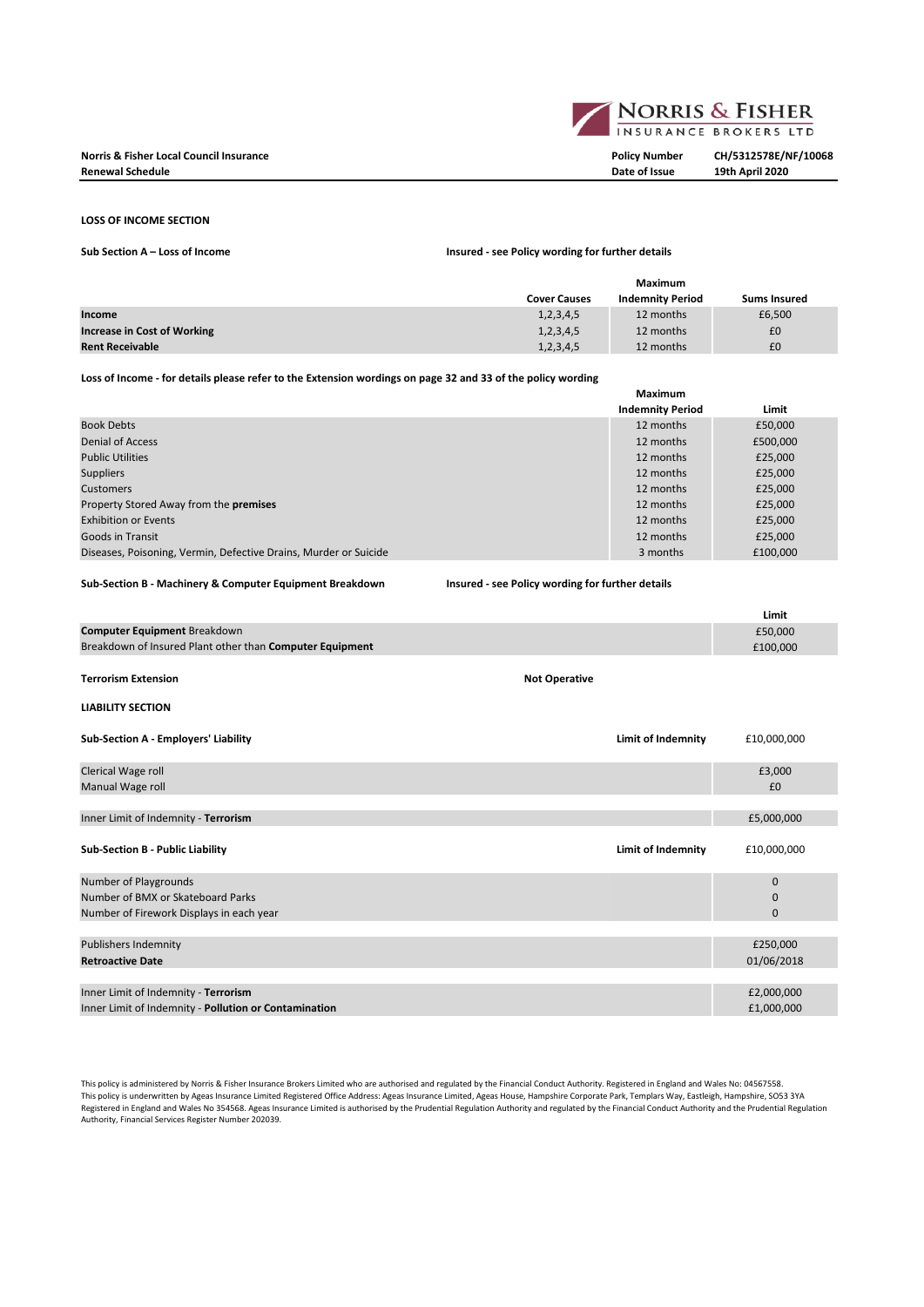**NORRIS & FISHER** 

| <b>Norris &amp; Fisher Local Council Insurance</b><br><b>Renewal Schedule</b>                                       | <b>Policy Number</b><br>Date of Issue           | CH/5312578E/NF/10068<br>19th April 2020 |
|---------------------------------------------------------------------------------------------------------------------|-------------------------------------------------|-----------------------------------------|
|                                                                                                                     |                                                 |                                         |
| <b>Sub-Section C - Products Liability</b>                                                                           | Limit of Indemnity                              | £10,000,000                             |
| Inner Limit of Indemnity - Terrorism<br>Inner Limit of Indemnity - Pollution or Contamination                       |                                                 | £2,000,000<br>£1,000,000                |
| <b>Excesses applicable to Liability Section</b>                                                                     |                                                 |                                         |
| Excess applicable to each and every Third Party Damage claim under Sub-Section B                                    |                                                 | £250                                    |
| Excess applicable to each and every Third Party Damage claim under Sub-Section C unless specified below:            |                                                 | £250                                    |
| Excess applicable to each and every Third Party Injury claim not applicable to Sub-Section A - Employer's Liability |                                                 | £0                                      |
| Any alteration to the above excesses are detailed in the attached endorsements.                                     |                                                 |                                         |
| OFFICERS LIABILITY SECTION<br><b>Officers Liability</b>                                                             | Insured - see Policy wording for futher details |                                         |
| <b>Retroactive Date</b>                                                                                             |                                                 | 01/06/2018                              |
|                                                                                                                     |                                                 |                                         |
| Limit of Indemnity                                                                                                  |                                                 | £250,000                                |
| <b>Excesses applicable to Officers Liability Section</b>                                                            |                                                 |                                         |
| Excess applicable to each and every claim                                                                           |                                                 | £250                                    |
| Any alteration to the above excesses are detailed in the attached endorsements.                                     |                                                 |                                         |
| <b>PROPERTY IN TRANSIT SECTION</b>                                                                                  |                                                 |                                         |
| <b>Sub Section A - Own Vehicles</b>                                                                                 | <b>Not Insured</b>                              |                                         |
|                                                                                                                     | <b>Number of Vehicles</b>                       | Limit per Vehicle                       |
| <b>Own Vehicles</b>                                                                                                 | $\Omega$                                        | £0                                      |
| Sub-Section B - Road Hauliers, Rail and Post                                                                        | <b>Not Insured</b>                              |                                         |
|                                                                                                                     |                                                 | Limit per sending                       |
| Road Hauliers, Rail and Post                                                                                        |                                                 | £0                                      |
| <b>Excesses applicable to Property in Transit Section</b>                                                           |                                                 |                                         |
|                                                                                                                     |                                                 |                                         |
| <b>Excess</b> applicable to each and every claim                                                                    |                                                 | £100                                    |

**Any alteration to the above excesses are detailed in the attached endorsements.**

This policy is administered by Norris & Fisher Insurance Brokers Limited who are authorised and regulated by the Financial Conduct Authority. Registered in England and Wales No: 04567558. This policy is underwritten by Ageas Insurance Limited Registered Office Address: Ageas Insurance Limited, Ageas House, Hampshire Corporate Park, Templars Way, Eastleigh, Hampshire, SO53 3YA Registered in England and Wales No 354568. Ageas Insurance Limited is authorised by the Prudential Regulation Authority and regulated by the Financial Conduct Authority and the Prudential Regulation Authority, Financial Services Register Number 202039.